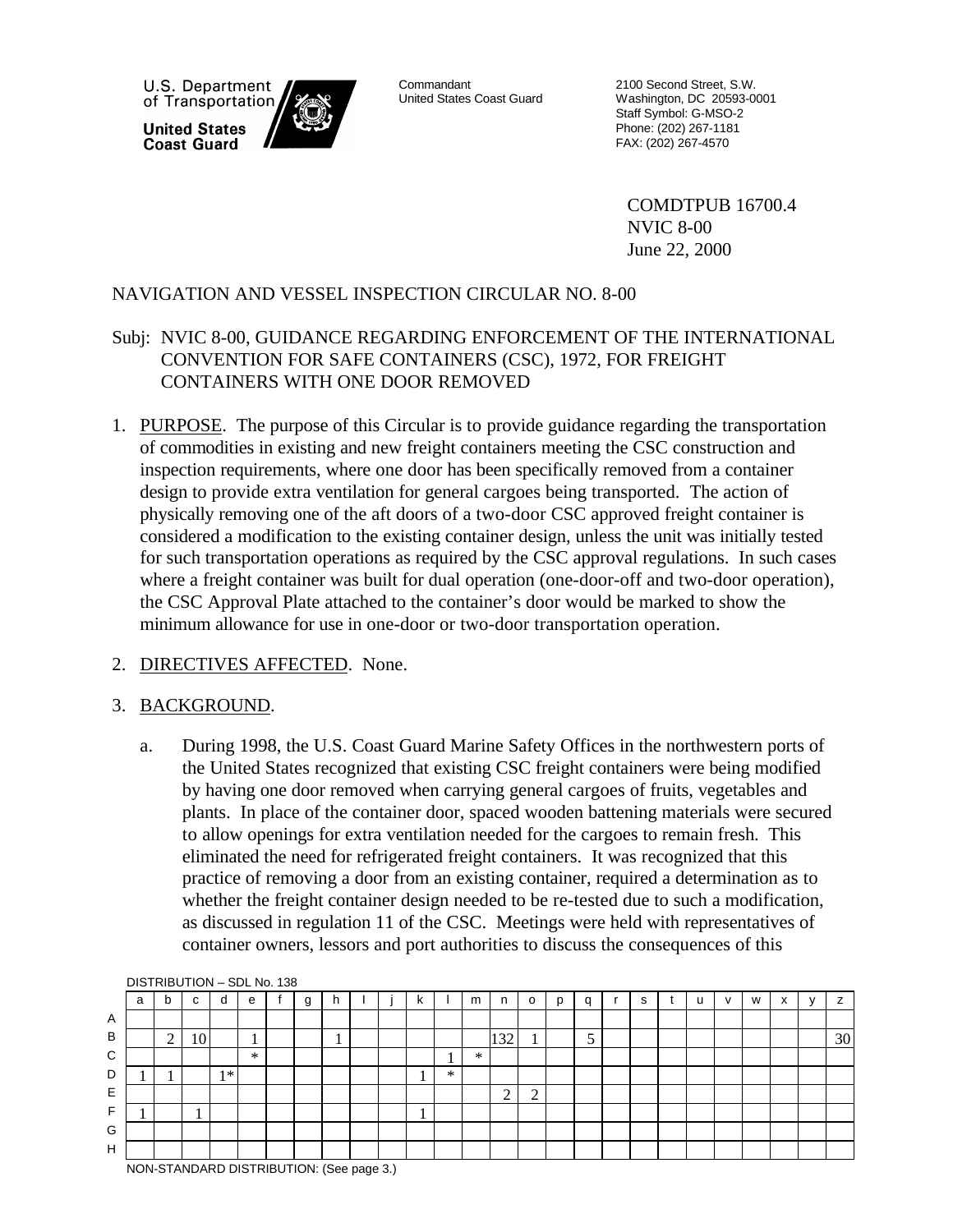#### NAVIGATION AND VESSEL INSPECTION CIRCULAR NO. 8-00

practice and the needs of the producers to export their products.

- b. During these meetings and discussions with the maritime industry, a major U.S. freight container owner volunteered to complete CSC re-testing of a number of existing containers with one-door-off modifications. Specifically, these existing containers would be tested regarding their capabilities and limitations for meeting CSC stacking and racking requirements. During the time these tests were being completed, Commandant (G-MSO) issued a letter of policy that the transportation of goods in onedoor-off containers could continue unhampered, if:
	- 1) these existing freight containers had their CSC Approval Plate in clear sight on the remaining attached aft door of the container; and
	- 2) these existing freight containers used in one-door-off operations were only topstowed in container stacks on vessels, where there would be little if any racking or stacking stresses placed upon them.

### 4. DISCUSSION

- a. Testing completed on existing containers with one door removed, showed that the container could not meet the stacking and racking test criteria of the CSC, for approval of unrestricted use in a one-door-off cargo transport operation. As a result, existing containers will not be allowed to operate in one-door-off operations for transport of cargoes unless they have been re-tested for a one-door-off modification, and the CSC Approval Plate is marked showing any operational limitations of the container used with one door removed.
- b. Industry is designing, constructing and replacing existing containers with newer freight container designs which have passed one-door and two-door test requirements. These newer designs are marked on their CSC Approval Plates indicating their capabilities in either transport configuration.

#### 5. ACTION.

- a. All container owners, lessors and container vessel operators shall ensure that any freight container placed in international transport operations will at all times have a visible CSC Approval Plate on an aft door of the freight container which properly displays the unit's minimum safe transportation capabilities. Any modification to a CSC approved freight container will require that the container design be re-tested to ensure that the modifications have not weakened the original design capabilities and the container design meets the CSC marked minimum operation standards shown on its CSC Approval Plate.
- b. If an existing CSC approved freight container, that has not been tested for operation with one door removed, is placed in one-door-off transport operations, it may be allowed for use **only** if top-stowed on the vessel. If the CSC container modification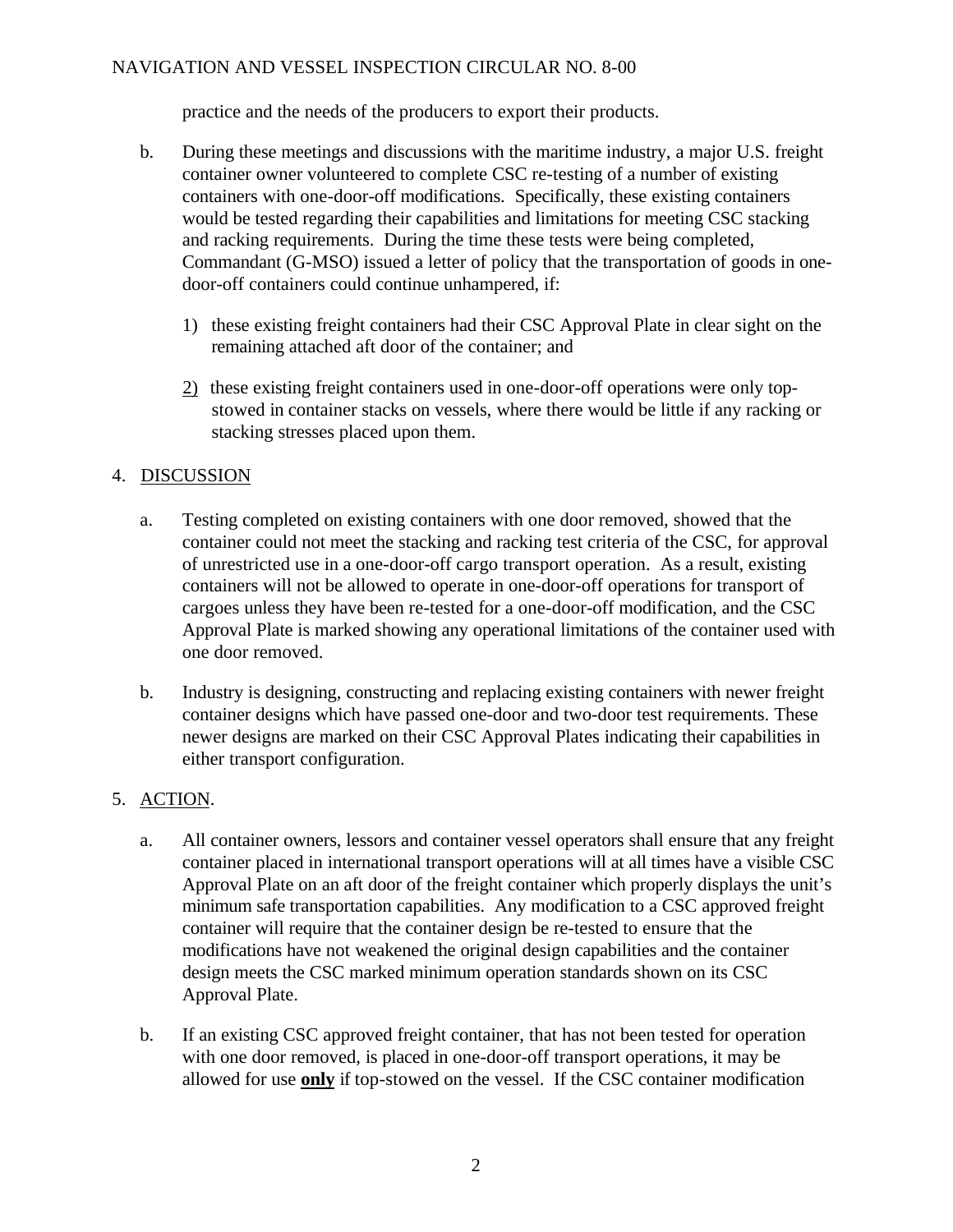#### NAVIGATION AND VESSEL INSPECTION CIRCULAR NO. 8-00

testing for one-door operation has been completed, it should be ensured that the modified freight container design is noted on the freight container's CSC Approval Plate for both two-door and one-door transport operations. This allowance will affect only an existing CSC approved general freight container built and delivered before June 1, 2000. This allowance for one-door-off operations can only be used when an existing container is transporting fruits, vegetables or other general produce cargoes, and proper dunnage is secured in the open door space at the aft end of the container so cargo cannot fall out. Such an allowance will not be recognized on any existing freight container for the transportation of dangerous goods or liquids of any kind.

- c. A new container, i.e., those units constructed and delivered on or after June 1, 2000, shall not be allowed this variance to the CSC modification requirements. A new freight container shall be tested for one-door-off operation and have its CSC Approval Plate marked with the minimum operational requirements, or the container will be detained for non-compliance with the CSC for international transportation of goods under 49 CFR part 453.
- d. Cognizant U.S. Coast Guard Officers In Charge, Marine Inspection (OCMIs), and Captains of the Port (COTPs), shall ensure that this allowance for one-door-off transportation use of an existing CSC approved freight container is given the widest dissemination, especially during industry days and within safety office newsletters.

# Joseph J. Angelo

## S//S

Non-Standard Distribution:

- B:a Commandant (G-MOC), Commandant (G-MO-1), Commandant (G-MSO), Commandant (G-MSE), Commandant (G-MSR) (5).
- C:e New Orleans (90); Hampton Roads (50); Baltimore (45); San Francisco, Puget Sound (40); Philadelphia, Port Arthur, Honolulu (35); Miami, Houston, Mobile, Long Beach, Morgan City, Portland, OR (25); Jacksonville (20); Boston, Portland, ME, Charleston, Galveston, Anchorage (15); Cleveland (12); Louisville, Memphis, Paducah, Pittsburgh, St. Louis, Savannah, San Juan, Tampa, Buffalo, Chicago, Detroit, Duluth, Milwaukee, San Diego, Juneau, Valdez (10); Providence, Huntington, Wilmington, Corpus Christi, Toledo, Guam, Sault Ste. Marie (5).
- C:m New York (70); Sturgeon Bay (4).
- D:d Except Baltimore, Moriches, and Grand Haven.